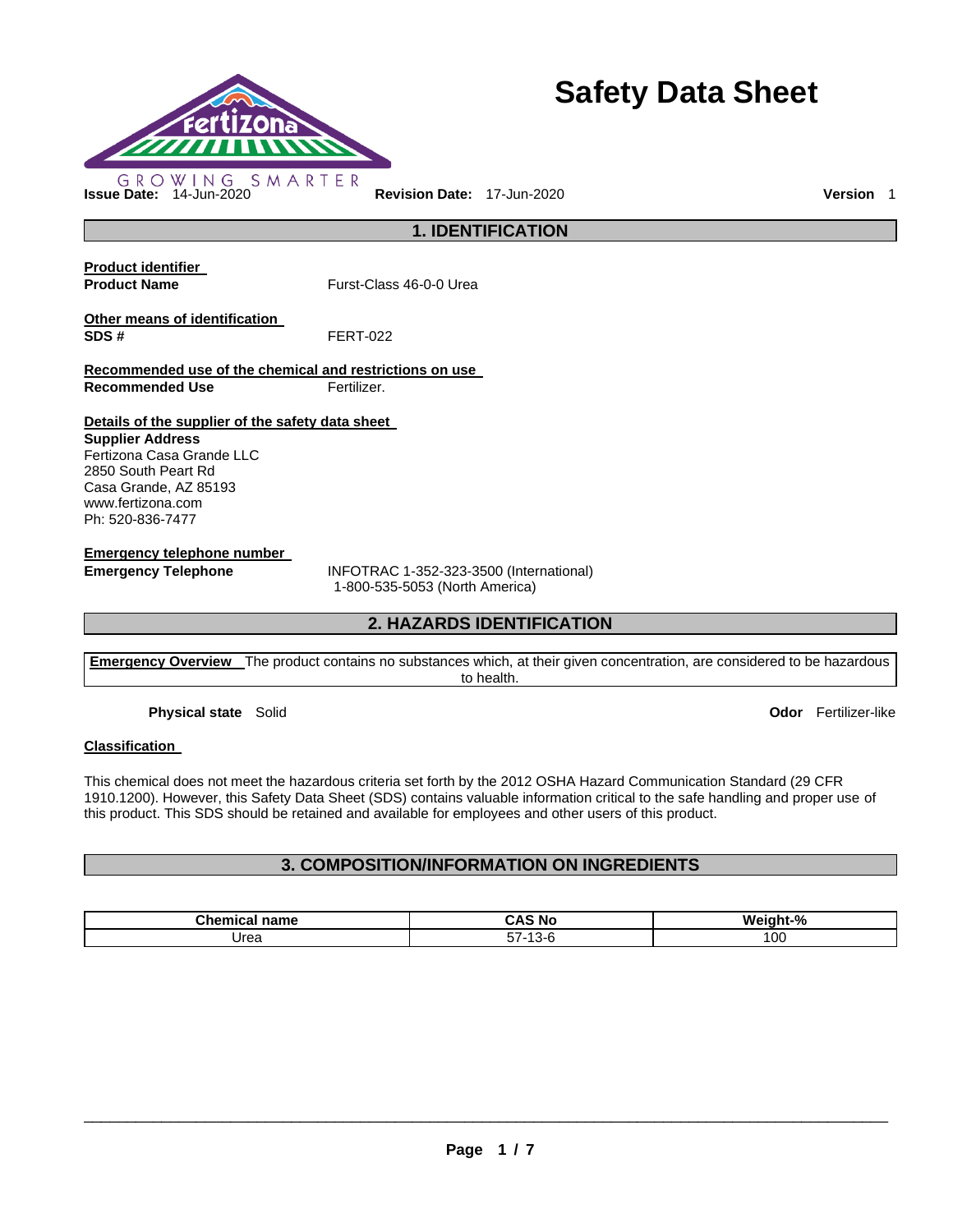# \_\_\_\_\_\_\_\_\_\_\_\_\_\_\_\_\_\_\_\_\_\_\_\_\_\_\_\_\_\_\_\_\_\_\_\_\_\_\_\_\_\_\_\_\_\_\_\_\_\_\_\_\_\_\_\_\_\_\_\_\_\_\_\_\_\_\_\_\_\_\_\_\_\_\_\_\_\_\_\_\_\_\_\_\_\_\_\_\_\_\_\_\_ **4. FIRST AID MEASURES**

## **Description of first aid measures**

| <b>General Advice</b>     | Provide this SDS to medical personnel for treatment.                                                                                                                                          |
|---------------------------|-----------------------------------------------------------------------------------------------------------------------------------------------------------------------------------------------|
| <b>Eye Contact</b>        | Rinse cautiously with water for several minutes. Remove contact lenses, if present and<br>easy to do. Continue rinsing. If eye irritation persists: Get medical advice/attention.             |
| <b>Skin Contact</b>       | Wash with plenty of water. Take off contaminated clothing. Wash contaminated clothing<br>before reuse. If skin irritation persists, call a physician.                                         |
| <b>Inhalation</b>         | Remove exposed individual(s) to fresh air for 20 minutes. Consult a physician/poison center<br>if individual's condition declines or if symptoms persist.                                     |
| Ingestion                 | Rinse mouth. Do NOT induce vomiting. Drink 1 or 2 glasses of water. Never give anything<br>by mouth to an unconscious person. Call a poison center or doctor/physician if you feel<br>unwell. |
|                           | Most important symptoms and effects, both acute and delayed                                                                                                                                   |
| <b>Symptoms</b>           | May cause eye and skin irritation. Coughing.                                                                                                                                                  |
|                           | Indication of any immediate medical attention and special treatment needed                                                                                                                    |
| <b>Notes to Physician</b> | Treat symptomatically.                                                                                                                                                                        |

# **5. FIRE-FIGHTING MEASURES**

## **Suitable Extinguishing Media**

Use extinguishing measures that are appropriate to local circumstances and the surrounding environment.

## **Unsuitable Extinguishing Media** Not determined.

#### **Specific Hazards Arising from the Chemical**

Product is not flammable.

## **Protective equipment and precautions for firefighters**

As in any fire, wear self-contained breathing apparatus pressure-demand, MSHA/NIOSH (approved or equivalent) and full protective gear.

# **6. ACCIDENTAL RELEASE MEASURES**

#### **Personal precautions, protective equipment and emergency procedures**

| <b>Personal Precautions</b>                          | Wear protective clothing as described in Section 8 of this safety data sheet. Ventilate area<br>of leak or spill.                                         |
|------------------------------------------------------|-----------------------------------------------------------------------------------------------------------------------------------------------------------|
| <b>Environmental precautions</b>                     |                                                                                                                                                           |
| <b>Environmental precautions</b>                     | Do not allow into any sewer, on the ground or into any body of water. See Section 12 for<br>additional Ecological Information.                            |
| Methods and material for containment and cleaning up |                                                                                                                                                           |
| <b>Methods for Containment</b>                       | Prevent further leakage or spillage if safe to do so.                                                                                                     |
| <b>Methods for Clean-Up</b>                          | Avoid creating dust. Reclaim where possible. Sweep up and shovel into suitable containers<br>for disposal. For waste disposal, see section 13 of the SDS. |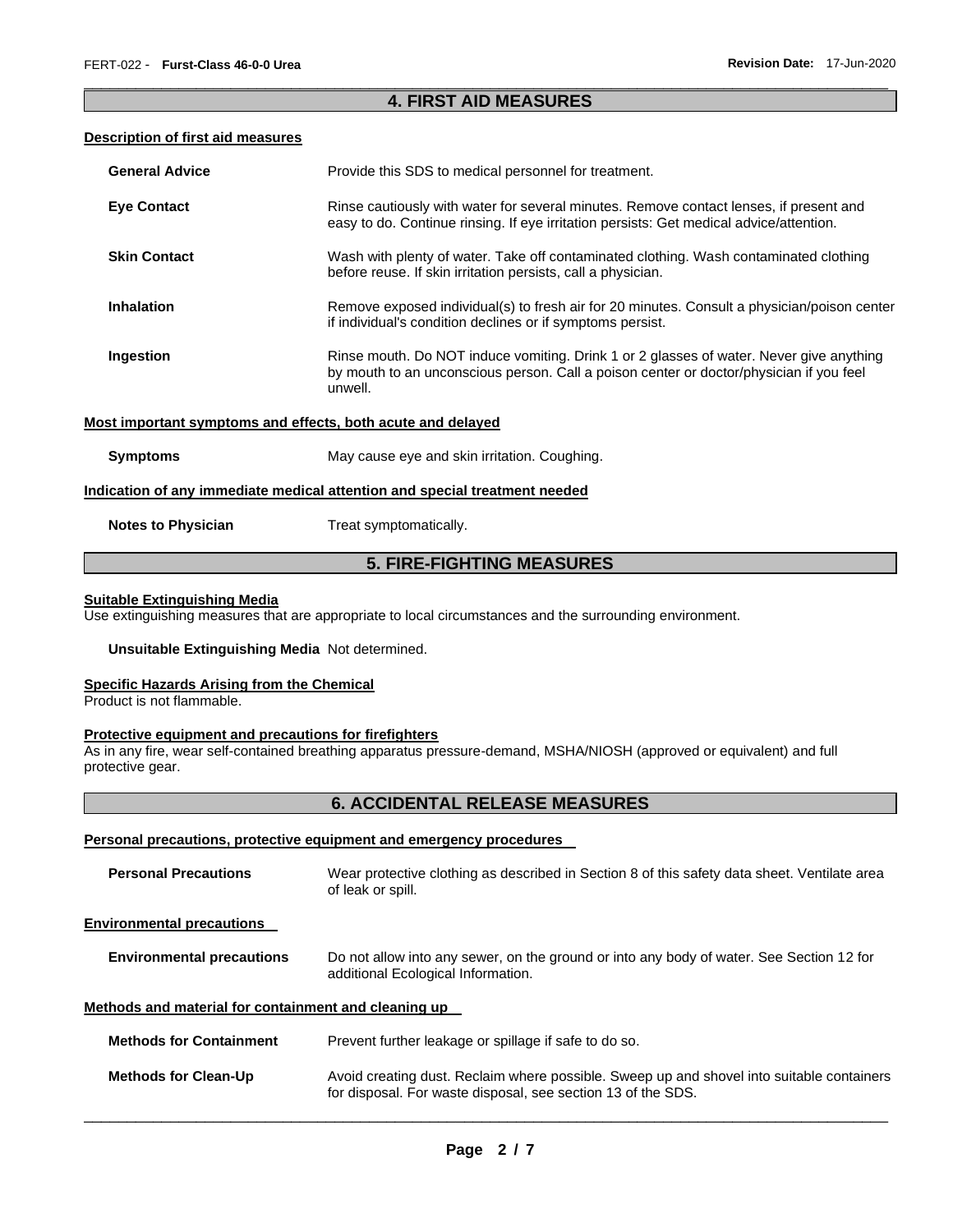# \_\_\_\_\_\_\_\_\_\_\_\_\_\_\_\_\_\_\_\_\_\_\_\_\_\_\_\_\_\_\_\_\_\_\_\_\_\_\_\_\_\_\_\_\_\_\_\_\_\_\_\_\_\_\_\_\_\_\_\_\_\_\_\_\_\_\_\_\_\_\_\_\_\_\_\_\_\_\_\_\_\_\_\_\_\_\_\_\_\_\_\_\_ **7. HANDLING AND STORAGE**

#### **Precautions for safe handling**

**Advice on Safe Handling** Avoid generation of dust. Wear eye/face protection. Wear protective gloves/protective clothing. Do not eat, drink or smoke when using this product. Use personal protection recommended in Section 8. Wash face, hands and any exposed skin thoroughly after handling. Avoid breathing dusts. Use only in well ventilated areas. Observe precautions found on the label.

#### **Conditions for safe storage, including any incompatibilities**

| Storage Conditions |  |  | Keep containers tightly closed in a dry, cool and well-ventilated place. |
|--------------------|--|--|--------------------------------------------------------------------------|
|--------------------|--|--|--------------------------------------------------------------------------|

**Incompatible Materials Strong oxidizing agents. Strong acids. Strong bases.** 

# **8. EXPOSURE CONTROLS/PERSONAL PROTECTION**

| <b>Exposure Guidelines</b>                                            | This product, as supplied, does not contain any hazardous materials with occupational<br>exposure limits established by the region specific regulatory bodies                                                                                                                                                                         |
|-----------------------------------------------------------------------|---------------------------------------------------------------------------------------------------------------------------------------------------------------------------------------------------------------------------------------------------------------------------------------------------------------------------------------|
| Appropriate engineering controls                                      |                                                                                                                                                                                                                                                                                                                                       |
| <b>Engineering Controls</b>                                           | Apply technical measures to comply with the occupational exposure limits. Maintain eye<br>wash fountain and quick-drench facilities in work area.                                                                                                                                                                                     |
| Individual protection measures, such as personal protective equipment |                                                                                                                                                                                                                                                                                                                                       |
| <b>Eye/Face Protection</b>                                            | Safety glasses as a minimum for protection. Refer to 29 CFR 1910.133 for eye and face<br>protection regulations.                                                                                                                                                                                                                      |
| <b>Skin and Body Protection</b>                                       | Wear protective gloves and protective clothing. Refer to 29 CFR 1910.138 for appropriate<br>skin and body protection.                                                                                                                                                                                                                 |
| <b>Respiratory Protection</b>                                         | If necessary, wear a MSHA/NIOSH-approved respirator. Refer to 29 CFR 1910.134 for<br>respiratory protection requirements.                                                                                                                                                                                                             |
|                                                                       | <b>General Hygiene Considerations</b> Avoid contact with skin, eyes and clothing. After handling this product, wash hands before<br>eating, drinking, or smoking. If contact occurs, remove contaminated clothing. If needed,<br>take first aid action shown on section 4 of this SDS. Launder contaminated clothing before<br>reuse. |

# **9. PHYSICAL AND CHEMICAL PROPERTIES**

# **Information on basic physical and chemical properties**

| <b>Physical state</b><br>Appearance | Solid<br>Not determined | Odor                       | Fertilizer-like |
|-------------------------------------|-------------------------|----------------------------|-----------------|
| Color                               | Not determined          | <b>Odor Threshold</b>      | Not determine   |
| <b>Property</b>                     | Values                  | <b>Remarks</b><br>• Method |                 |
| рH                                  | Not determined          |                            |                 |
| Melting point / freezing point      | Not determined          |                            |                 |
| Boiling point / boiling range       | Not determined          |                            |                 |
| <b>Flash point</b>                  | Not determined          |                            |                 |
| <b>Evaporation Rate</b>             | Not determined          |                            |                 |
| <b>Flammability (Solid, Gas)</b>    | Not determined          |                            |                 |
| <b>Flammability Limit in Air</b>    |                         |                            |                 |
| Upper flammability or explosive     | Not determined          |                            |                 |

**Not determined**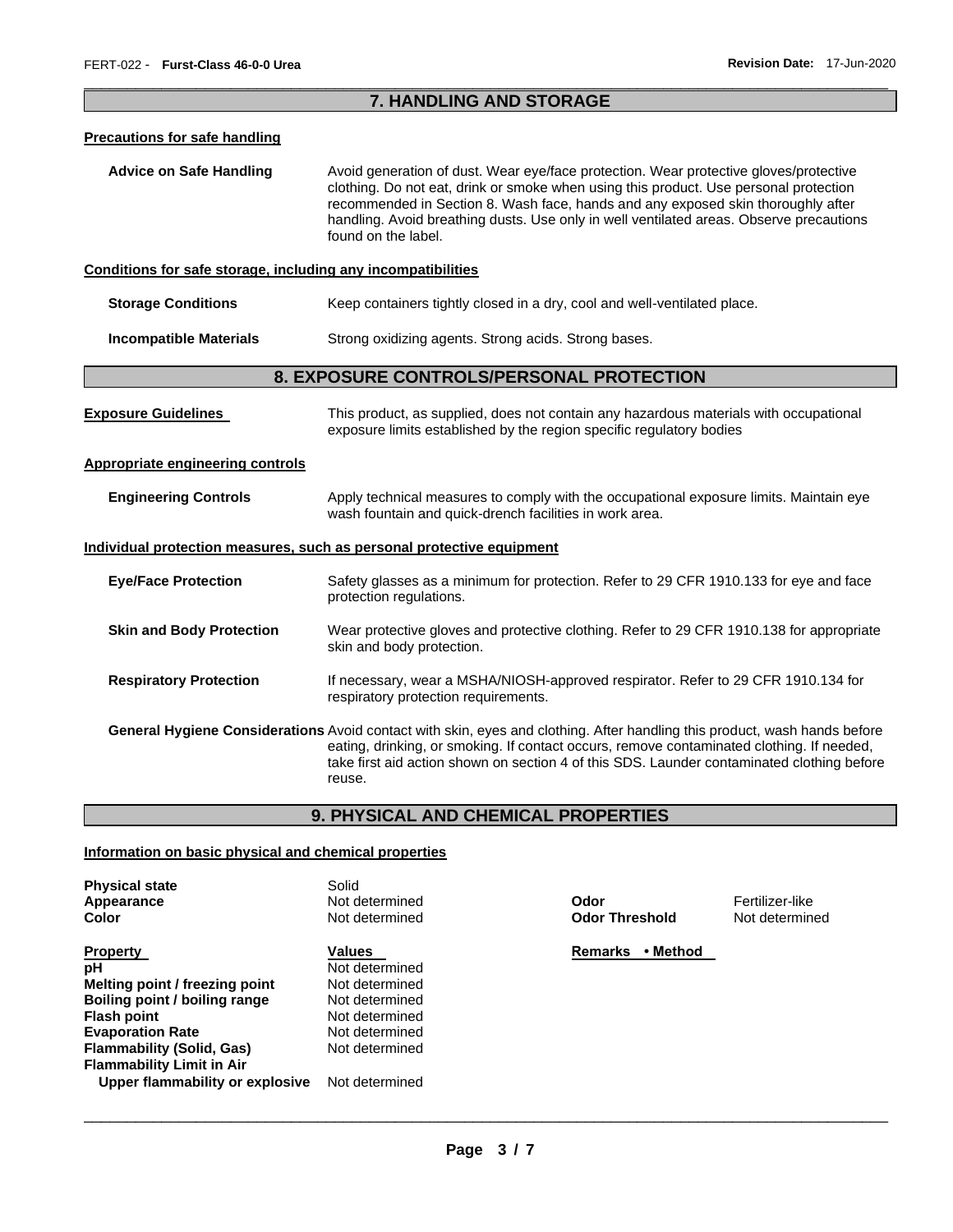| Not determined   |
|------------------|
|                  |
| Not determined   |
| Not determined   |
| Not determined   |
| Soluble in water |
| Not determined   |
| Not determined   |
| Not determined   |
| Not determined   |
| Not determined   |
| Not determined   |
| Not determined   |
| Not determined   |
|                  |

# **10. STABILITY AND REACTIVITY**

\_\_\_\_\_\_\_\_\_\_\_\_\_\_\_\_\_\_\_\_\_\_\_\_\_\_\_\_\_\_\_\_\_\_\_\_\_\_\_\_\_\_\_\_\_\_\_\_\_\_\_\_\_\_\_\_\_\_\_\_\_\_\_\_\_\_\_\_\_\_\_\_\_\_\_\_\_\_\_\_\_\_\_\_\_\_\_\_\_\_\_\_\_

#### **Reactivity**

**limits** 

Not reactive under normal conditions.

## **Chemical stability**

Stable under recommended storage conditions.

#### **Possibility of hazardous reactions**

None under normal processing.

#### **Conditions to Avoid**

Keep out of reach of children. Avoid generation of dust.

#### **Incompatible materials**

Strong oxidizing agents. Strong acids. Strong bases.

## **Hazardous decomposition products**

None known based on information supplied.

# **11. TOXICOLOGICAL INFORMATION**

# **Information on likely routes of exposure**

| <b>Product Information</b> |                                                         |
|----------------------------|---------------------------------------------------------|
| <b>Eye Contact</b>         | May cause mechanical eye irritation.                    |
| <b>Skin Contact</b>        | Prolonged contact may cause redness and irritation.     |
| <b>Inhalation</b>          | May cause irritation if inhaled.                        |
| Ingestion                  | May cause nausea, vomiting, stomach ache, and diarrhea. |

## **Component Information**

| <b>Chemical name</b> | Oral LD50                | <b>Dermal LD50</b> | <b>Inhalation LC50</b> |
|----------------------|--------------------------|--------------------|------------------------|
| Urea                 | Rat<br>$= 8471$<br>mg/kg |                    |                        |
| 57-13-6              |                          |                    |                        |

#### **Symptoms related to the physical, chemical and toxicological characteristics**

**Symptoms** Please see section 4 of this SDS for symptoms.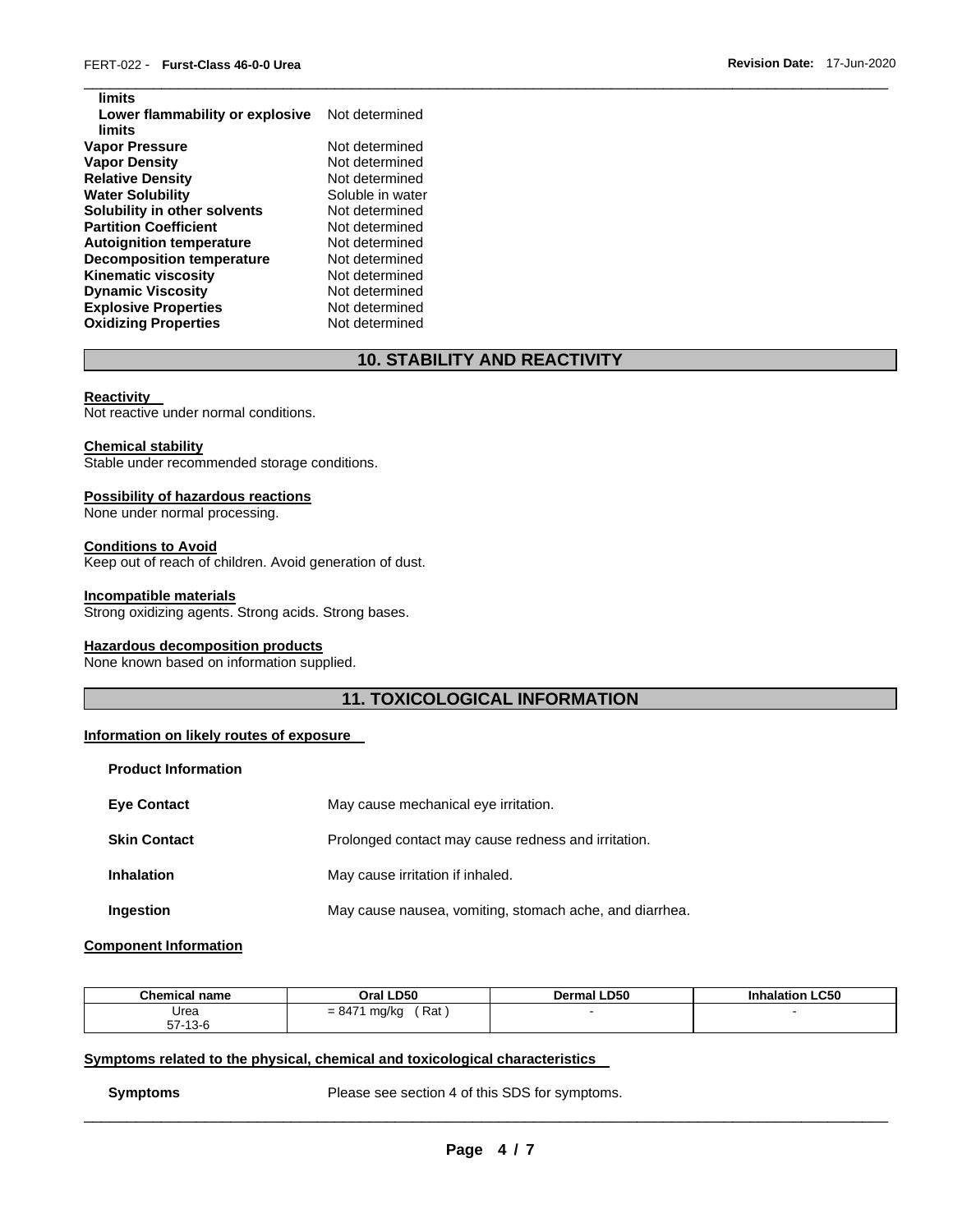#### **Delayed and immediate effects as well as chronic effects from short and long-term exposure**

| Carcinogenicity | Based on the information provided, this product does not contain any carcinogens or |
|-----------------|-------------------------------------------------------------------------------------|
|                 | potential carcinogens as listed by OSHA, IARC or NTP.                               |

\_\_\_\_\_\_\_\_\_\_\_\_\_\_\_\_\_\_\_\_\_\_\_\_\_\_\_\_\_\_\_\_\_\_\_\_\_\_\_\_\_\_\_\_\_\_\_\_\_\_\_\_\_\_\_\_\_\_\_\_\_\_\_\_\_\_\_\_\_\_\_\_\_\_\_\_\_\_\_\_\_\_\_\_\_\_\_\_\_\_\_\_\_

#### **Numerical measures of toxicity**

**The following values are calculated based on chapter 3.1 of the GHS document** . **Oral LD50** 8,471.00 mg/kg

# **12. ECOLOGICAL INFORMATION**

# **Ecotoxicity**

An environmental hazard cannot be excluded in the event of unprofessional handling or disposal.

#### **Component Information**

| Chemical name | Algae/aguatic plants | Fish                         | Crustacea                        |
|---------------|----------------------|------------------------------|----------------------------------|
| Jrea          |                      | 16200 - 18300: 96 h Poecilia | 10000: 24 h Daphnia magna Straus |
| $57-13-6$     |                      | reticulata mg/L LC50         | mg/L EC50 3910: 48 h Daphnia     |
|               |                      |                              | magna mg/L EC50 Static           |

## **Persistence/Degradability**

Not determined.

#### **Bioaccumulation**

There is no data for this product.

#### **Mobility**

| <b>Chemical name</b> | coefficient<br>Partition<br>αı |
|----------------------|--------------------------------|
| Urea                 | 1.59<br>- 1                    |
| $57-13-6$            |                                |

## **Other Adverse Effects**

Not determined

# **13. DISPOSAL CONSIDERATIONS**

#### **Waste Treatment Methods**

| <b>Disposal of Wastes</b>     | Disposal should be in accordance with applicable regional, national and local laws and<br>regulations. |
|-------------------------------|--------------------------------------------------------------------------------------------------------|
| <b>Contaminated Packaging</b> | Disposal should be in accordance with applicable regional, national and local laws and<br>regulations. |

# **14. TRANSPORT INFORMATION**

| <b>Note</b> | Please see current shipping paper for most up to date shipping information, including<br>exemptions and special circumstances. |
|-------------|--------------------------------------------------------------------------------------------------------------------------------|
| <u>DOT</u>  | Not regulated                                                                                                                  |
| <b>IATA</b> | Not regulated                                                                                                                  |
| <b>IMDG</b> | Not regulated                                                                                                                  |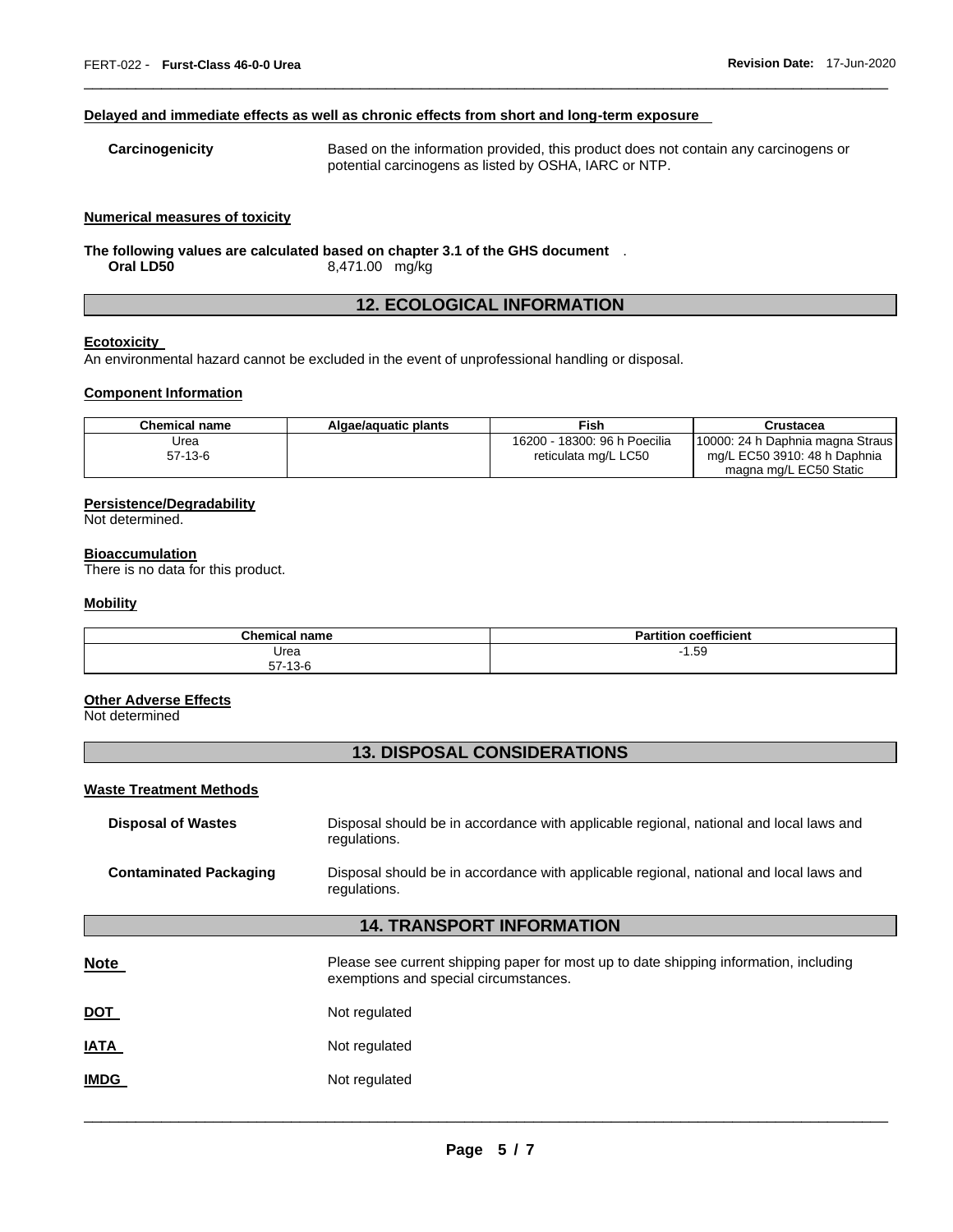# \_\_\_\_\_\_\_\_\_\_\_\_\_\_\_\_\_\_\_\_\_\_\_\_\_\_\_\_\_\_\_\_\_\_\_\_\_\_\_\_\_\_\_\_\_\_\_\_\_\_\_\_\_\_\_\_\_\_\_\_\_\_\_\_\_\_\_\_\_\_\_\_\_\_\_\_\_\_\_\_\_\_\_\_\_\_\_\_\_\_\_\_\_ **15. REGULATORY INFORMATION**

#### **International Inventories**

| <b>Chemical name</b> | <b>TSCA TSCA Inventory DSL/NDSL EINECS/ELIL</b><br><b>Status</b> | <b>NCS</b> | <b>ENCS</b> | <b>IECSC</b> | <b>KECL</b> | <b>PICCS</b> | <b>AICS</b> |
|----------------------|------------------------------------------------------------------|------------|-------------|--------------|-------------|--------------|-------------|
| Urea                 | <b>ACTIVE</b>                                                    |            |             |              |             |              |             |

**Legend:** 

*TSCA - United States Toxic Substances Control Act Section 8(b) Inventory* 

*DSL/NDSL - Canadian Domestic Substances List/Non-Domestic Substances List* 

*EINECS/ELINCS - European Inventory of Existing Chemical Substances/European List of Notified Chemical Substances* 

*ENCS - Japan Existing and New Chemical Substances* 

*IECSC - China Inventory of Existing Chemical Substances* 

*KECL - Korean Existing and Evaluated Chemical Substances* 

*PICCS - Philippines Inventory of Chemicals and Chemical Substances* 

*AICS - Australian Inventory of Chemical Substances* 

#### **US Federal Regulations**

#### **CERCLA**

This material, as supplied, does not contain any substances regulated as hazardous substances under the Comprehensive Environmental Response Compensation and Liability Act (CERCLA) (40 CFR 302) or the Superfund Amendments and Reauthorization Act (SARA) (40 CFR 355).

#### **SARA 313**

Section 313 of Title III of the Superfund Amendments and Reauthorization Act of 1986 (SARA). This product does not contain any chemicals which are subject to the reporting requirements of the Act and Title 40 of the Code of Federal Regulations, Part 372

#### **CWA (Clean Water Act)**

This product does not contain any substances regulated as pollutants pursuant to the Clean Water Act (40 CFR 122.21 and 40 CFR 122.42)

## **US State Regulations**

#### **California Proposition 65**

This product does not contain any Proposition 65 chemicals.

#### **U.S. State Right-to-Know Regulations**

This product does not contain any substances regulated under applicable state right-to-know regulations